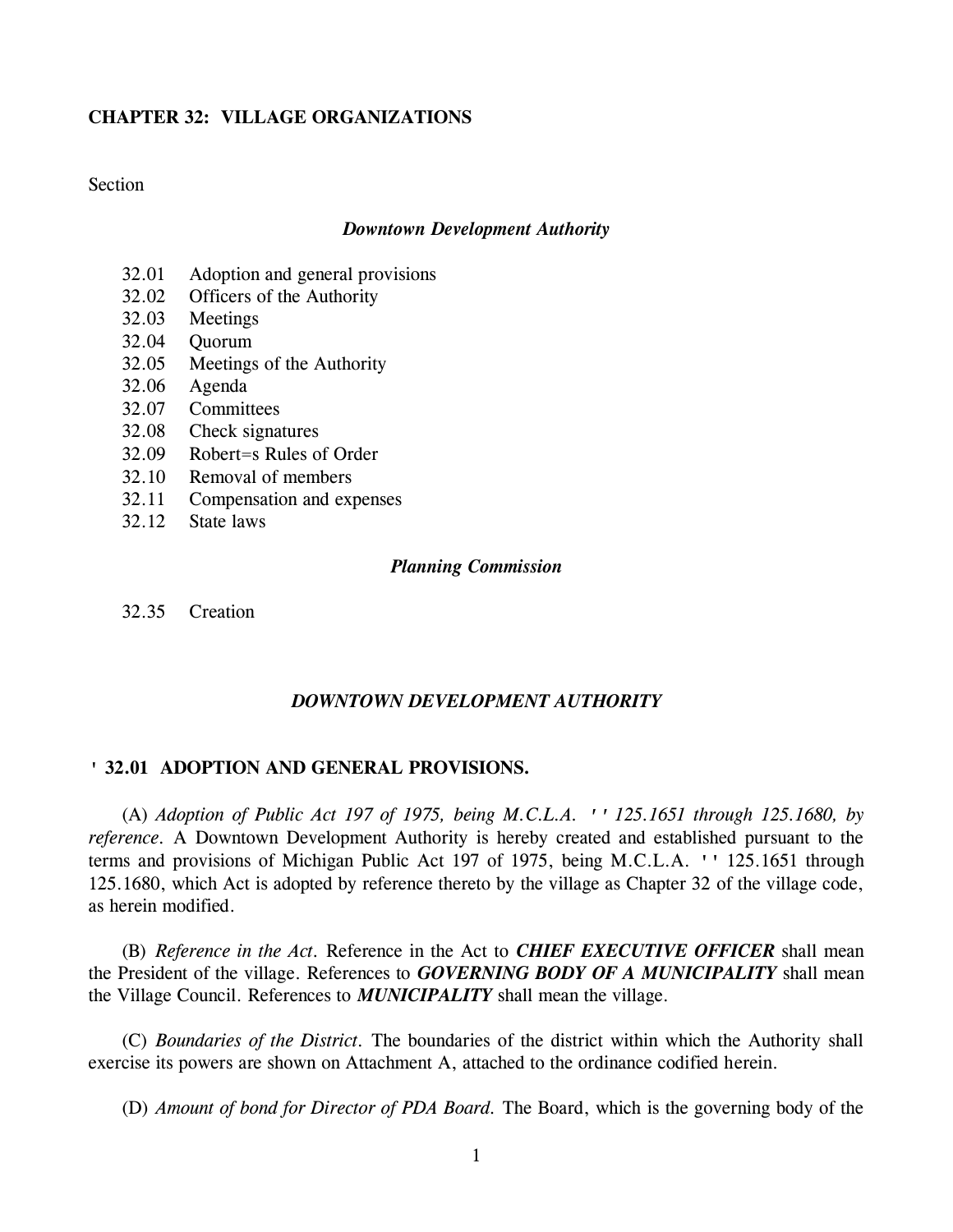Village Downtown Development Authority, may have a Director as provided by the Act, and the Director shall furnish bond, by posting a bond in the penal sum of \$1,000, under the provisions of the Act, being ' 5 therein.

(E) *Board=s Director report to Village Council.* The Board=s Director shall render to the Board and to the Village Council regular reports covering the activities and financial condition of the Authority, which reports shall be made at least quarterly during the first year of operation of the Authority, and at least annually every year thereafter, unless more frequent reports are requested by the Authority Board or Village Council.

(F) *Board=s Attorney.* The Board, when requiring legal counsel, may seek the services available from the Village Attorney, or any other attorney.

(G) *Effective date.* This subchapter shall be filed with the Secretary of State promptly after its adoption and shall be published at least once in a newspaper of general circulation in the village. This subchapter shall take effect ten days after publication in accordance with the provisions of the village general laws.

(Ord. 142, passed 6-13-1994)

# **' 32.02 OFFICERS OF THE AUTHORITY.**

The Authority, at its annual organization meeting to be held in April of each year, shall elect from among its members a Chairperson, a Vice Chairperson and a Secretary-Treasurer. The Chairperson shall preside over meetings of the Authority and in his or her absence, the Vice Chairperson is not available then the Secretary-Treasurer shall preside over the meetings. (Ord. 142, passed 6-13-1994)

## **' 32.03 MEETINGS.**

(A) The Authority shall hold meetings at least once each quarter. All meetings shall be open to the public and public record or minutes shall be kept of each meeting so held, which at least one set of the minutes shall be available at the Clerk=s office for inspection by the public.

(B) All members of the Authority shall be given notice of the date, place and tentative agenda of the meetings at least 48 hours in advance, with the notice either being delivered personally to the members or by telephone or mail addressed to its last known address. (Ord. 142, passed 6-13-1994)

### **' 32.04 QUORUM.**

(A) A quorum shall consist of the presence of at least five members of the Authority. At least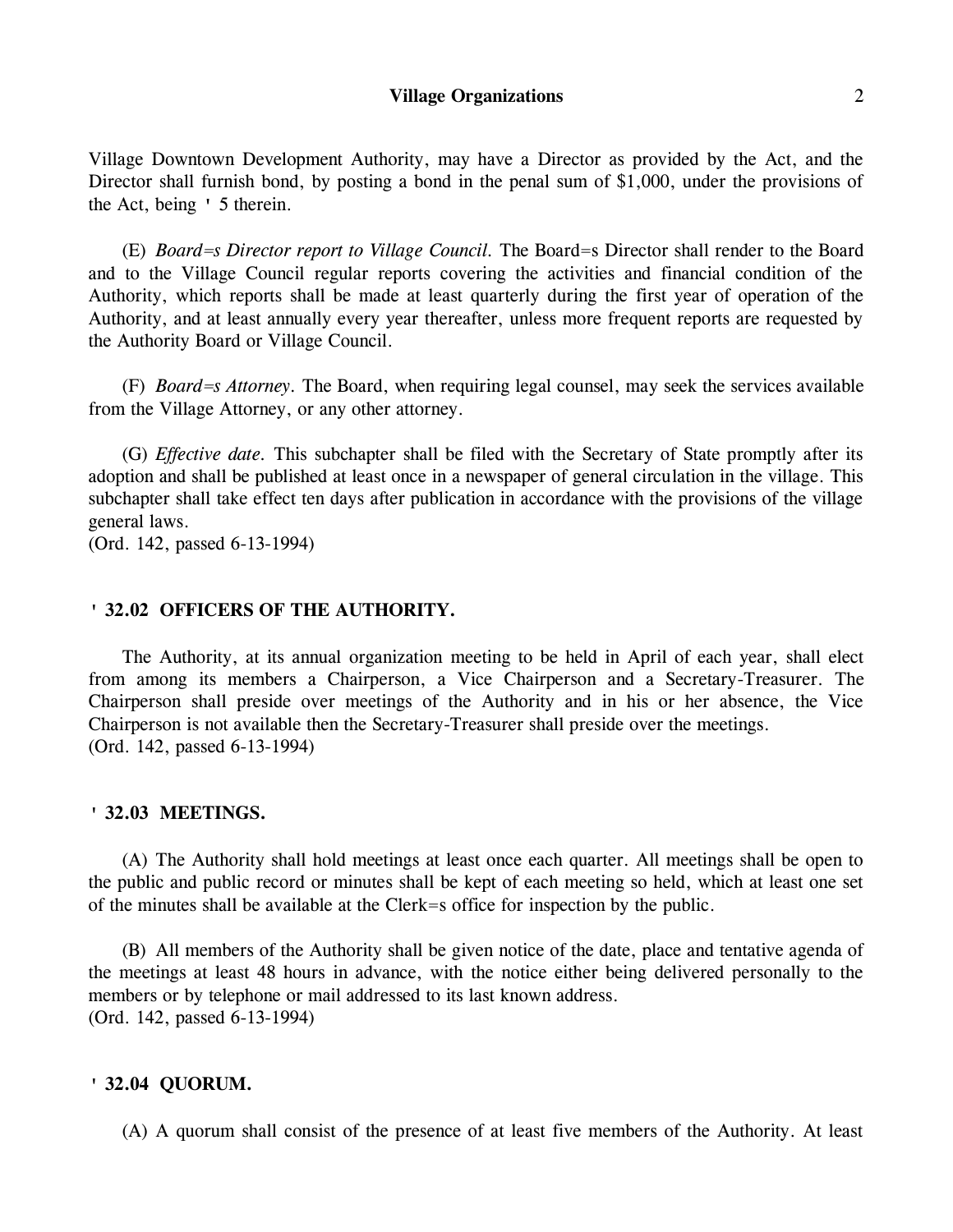five Authority members= votes shall be required to change the bylaws, or take other official action of the Authority, unless otherwise required by law.

(B) Simple, routine business matters may be conducted so long as a quorum is present; at no time shall any personnel be hired, appropriations be made, taxes be levied, appointments to fill vacancies or other significant matters be determined with less than five affirmative votes from members of the Authority. Proxy votes shall not be permitted. (Ord. 142, passed 6-13-1994)

# **' 32.05 MEETINGS OF THE AUTHORITY.**

Meetings of the Authority shall be held at the Village Hall, and whenever possible, where it is required by law, notice of the meetings shall be posted in the lobby or the Clerk=s office of the village building, which is accessible to the public. (Ord. 142, passed 6-13-1994)

# **' 32.06 AGENDA.**

The agenda at all regular meetings of the Authority shall be as follows:

- (A) Call to order;
- (B) Approval of agenda;
- (C) Approval of minutes;
- (D) Secretary=s report;
- (E) Treasurer=s report:
	- (1) Approval of claims; and
	- (2) Pay all bills.
- (F) Communications;
- (G) Public comment;
- (H) Discussion from Board members;
- (I) Action items: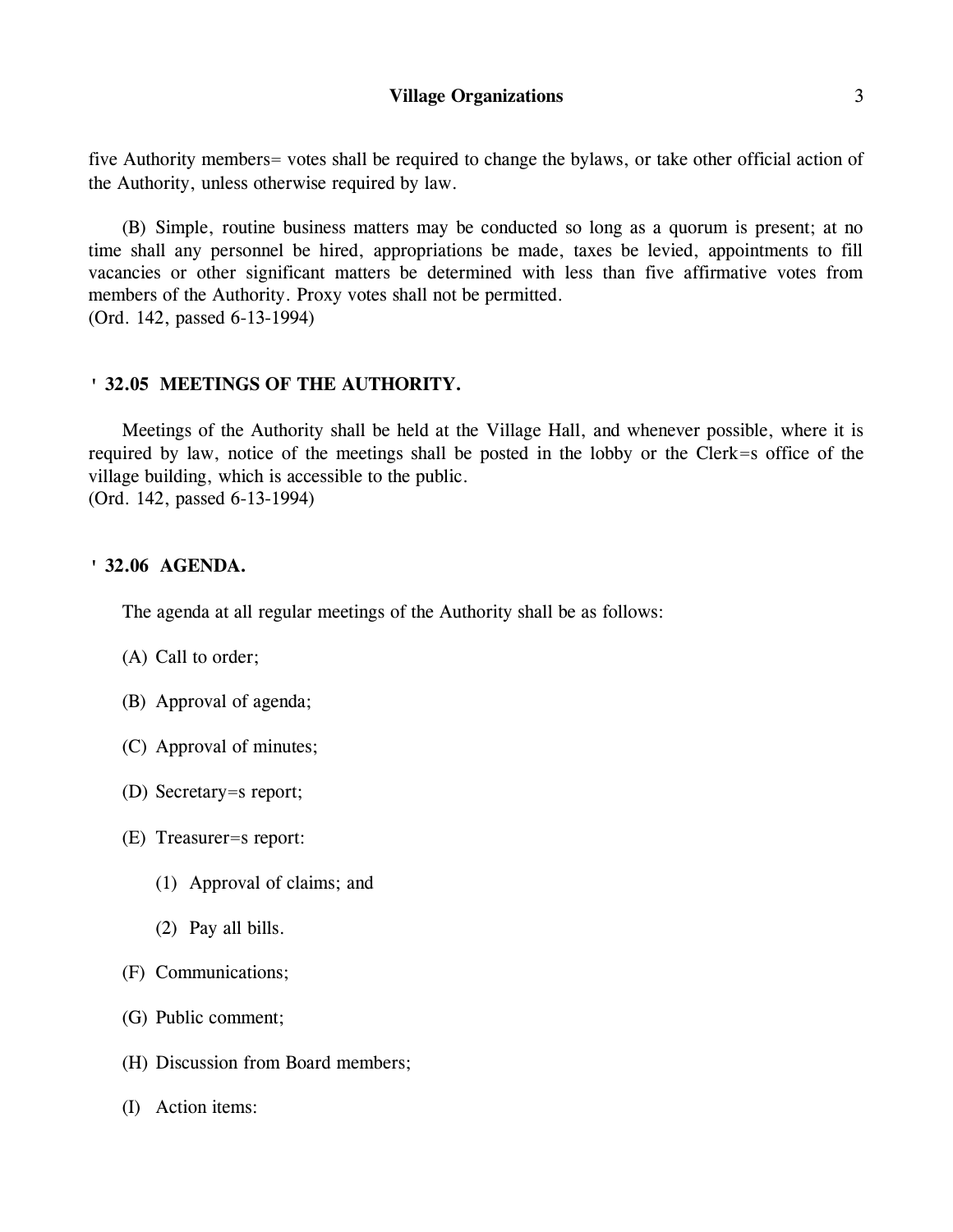(1) Reports from offices or Board;

(2) Reports from Committees requiring action by Board; and

(3) Unfinished business.

(J) Adjournment. (Ord. 142, passed 6-13-1994)

### **' 32.07 COMMITTEES.**

The Chairperson of the Authority, by and with the advice and consent of at least four other members of the Authority, shall appoint members of the Authority to the committees or advisory boards or representation on other governmental agencies or bodies as the Authority deems necessary. The appointment to committees shall continue for the balance of the fiscal year or until a time as their successors are appointed.

(Ord. 142, passed 6-13-1994)

## **' 32.08 CHECK SIGNATURES.**

At least two officers of the Authority shall sign checks or drafts (the Chairperson and Secretary-Treasurer). (Ord. 142, passed 6-13-1994)

## **' 32.09 ROBERT=S RULES OF ORDER.**

In all situations not covered for by the laws of the state, or by these bylaws, the procedure for the conduct of all Authority meetings shall be governed by the latest edition of *Robert=s Rules of Order*.

(Ord. 142, passed 6-13-1994)

### **' 32.10 REMOVAL OF MEMBERS.**

Pursuant to notice and an opportunity to be heard, a member of the Board (Authority) may be removed for cause by the action of the Village Council. The removal of a member is subject to review by the Circuit Court.

(Ord. 142, passed 6-13-1994)